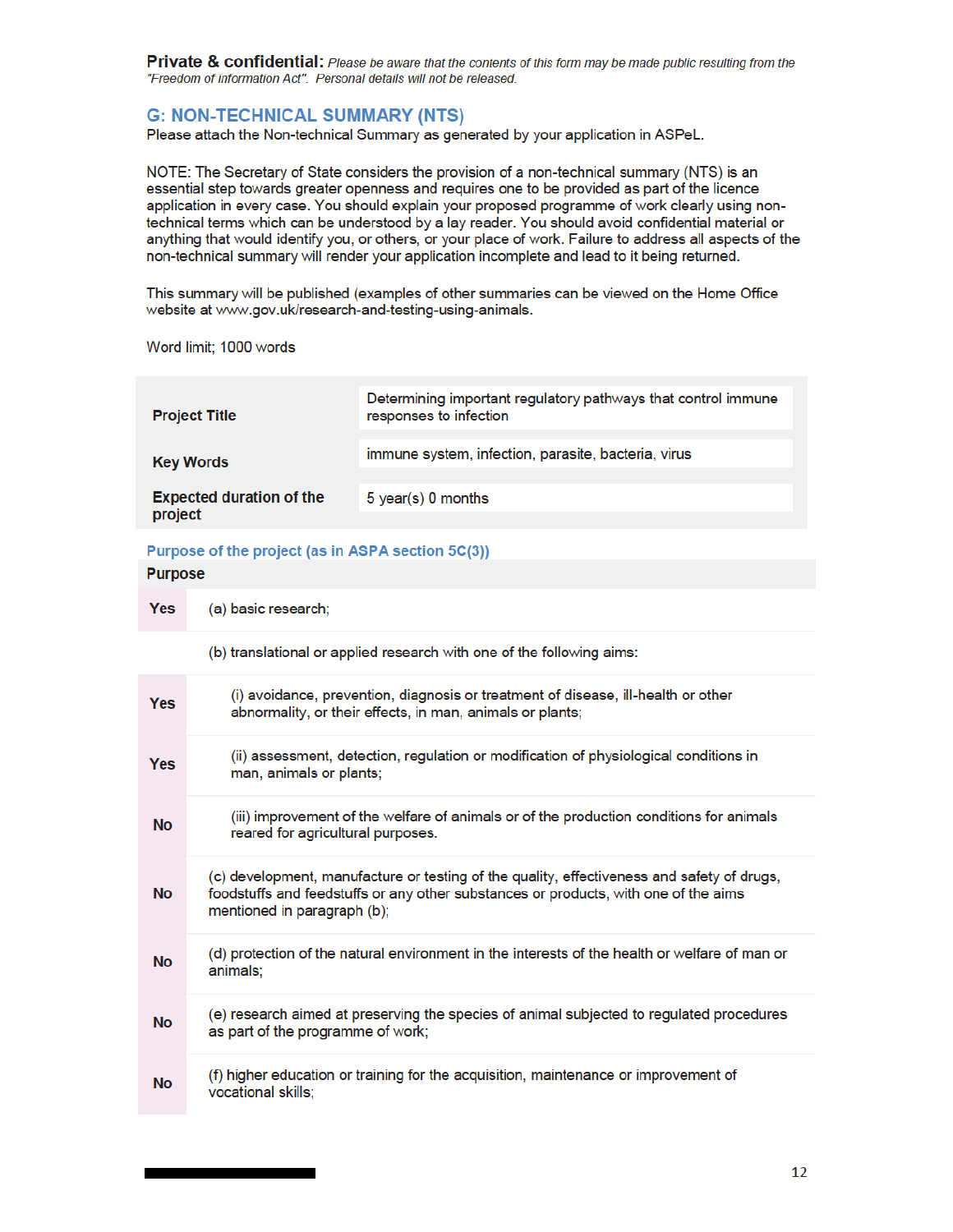**Private & confidential:** Please be aware that the contents of this form may be made public resulting from the "Freedom of information Act". Personal details will not be released.

#### **No** (g) forensic inquiries.

#### Describe the aims and objectives of the project (e.g. the scientific unknowns or scientific/clinical needs being addressed):

Our immune system must be activated to deal with dangerous pathogens that enter the body, but at the same time be regulated so it doesn't attack our own tissues or harmless substances. Failure of this regulation can result in devastating immune-mediated disease. Therefore, understanding the cells and molecules that regulate the immune system in health and infection is crucial in identifying potential targets for therapy in immunological disorders.

Our project will focus on the cells/molecules that regulate immune responses to infection. Specifically, we use knockout and transgenic mice to identify how particular cells/genes in regulating the immune system during infection with viruses, bacteria and parasites. Our project aims to identify cellular and molecular pathways that prevent appropriate immune responses that can be targeted to promote beneficial responses during infection.

Additionally, we aim to discover pathways that promote so-called 'immunological memory', the process by which our immune system remembers a previous infection and responds more efficiently if we are infected with the same pathogen again.

### What are the potential benefits likely to derive from this project (how science could be advanced or humans or animals could benefit from the project)?

Our work aims to identify pathways that boost protective immune responses when we are infected. and prevent unwanted self-harmful immune responses. Such pathways may be targets for therapy in the future, to enhance pathogen clearance and reduce associated tissue damage. Our work will also identify pathways that are beneficial in promoting immunological memory, thus providing targets to promote efficiency and function of vaccines.

# What types and approximate numbers of animals do you expect to use and over what period of time?

We will use mice, and estimate that approximately 12,500 mice will be bred during the 5 year project, with 10,000 mice used in procedures.

# In the context of what you propose to do to the animals, what are the expected adverse effects and the likely/expected levels of severity? What will happen to the animals at the end?

Our work will involve using models of parasite, bacterial and viral infection.

Parasite models: Infection is generally without symptoms or with only transient moderate suffering to the mouse. Parasites are either expelled, or develop into a chronic, symptomless infection.

Bacterial models: Mice will develop acute infection and some illness (e.g. weight loss, lethargy). For some pathogens used, this is transient and illness will fully resolve (moderate severity). Some pathogens will cause severe infection after ~1 week, and mice will be monitored closely and culled immediately if symptoms reach a pre-determined threshold. This severe procedure is wholly necessary for our project, as it will allow us to determine important interventions that can alleviate symptoms of infection, thus identifying potential therapeutic targets for treatments of severe bacterial infection.

Virus models: In some viral models, mice will develop acute illness peaking ~1 week after infection. However, we will only use doses that mice are known to fully recover from, with return to health  $\sim$ 2 weeks post-infection.

In some experiments, after animals have fully recovered from initial infection, they will be re-infected to identify cells and molecules that regulate 'immunological memory'- the process by which we respond better and faster to infection the second time round.

At the end of procedures, all animals will be humanely culled.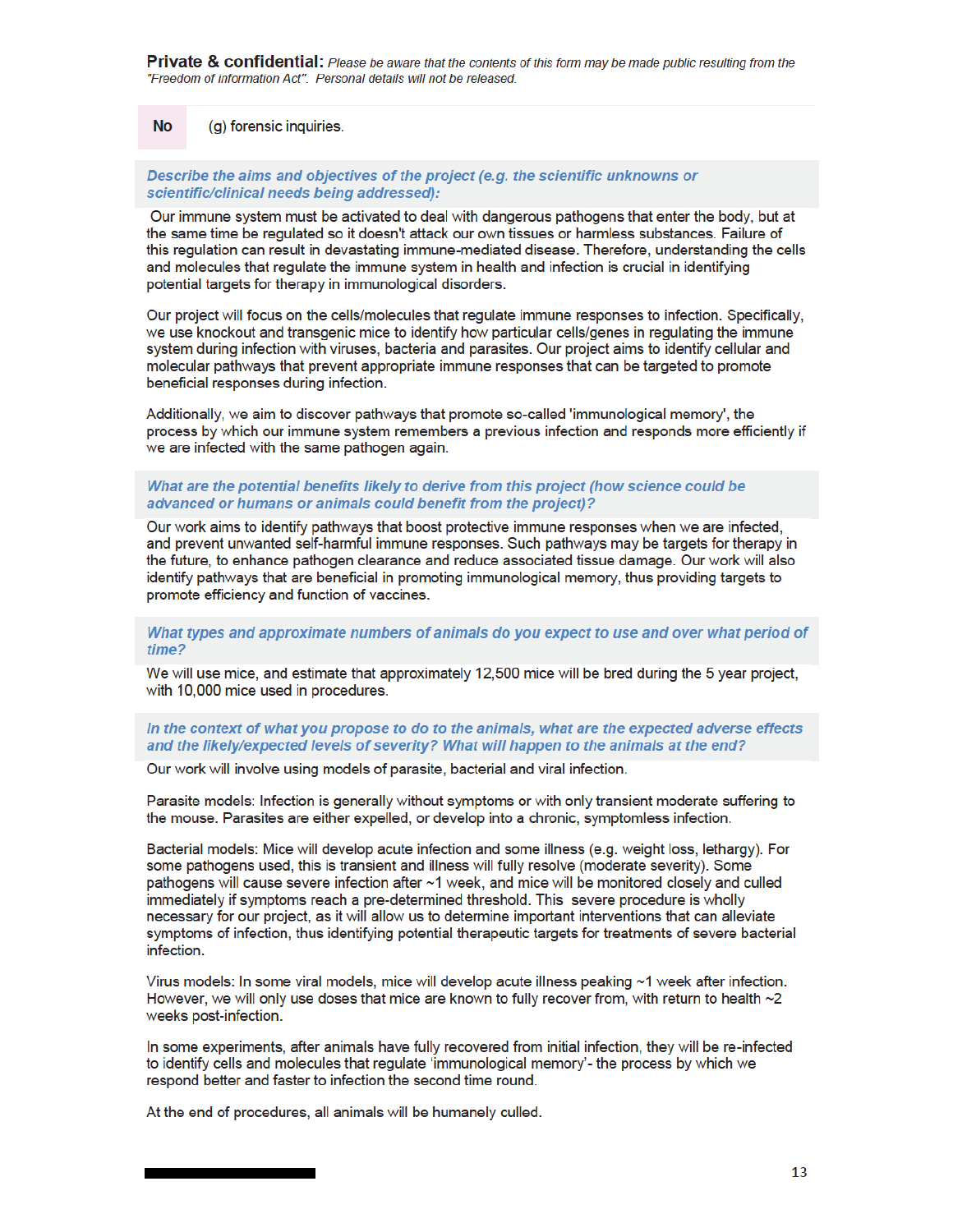**Private & confidential:** *Please be aware that the contents of this form may be made public resulting from the "Freedom of information Act". Personal details will not be released.* 

# **Application of the 3Rs**

# *Replacement*

State why you need to use animals and why you cannot use non-protected animal alternatives

#### *Replacement*

 The use of animals is imperative to the success of the project. The mammalian immune system is complex, with many different cells and molecules working in combination to produce a co-ordinated response. Thus, using lower organisms such as Drosophila or zebrafish is not feasible, as they do not possess a complex immune system seen in mammals. Similarly, in vitro models cannot give an accurate reflection of the cellular and molecular complexity of the mammalian immune system. Thus, use of mammals is essential, with mice proving an invaluable tool in studying immunity for the past 40 years.

# *Reduction*

Explain how you will ensure the use of minimum numbers of animals

#### *Reduction*

 From the outset of our project, we will consult with specialist statistical consultants contracted by the University to provide advice on designing experiments and statistics. Such advice will allow us to use the minimal possible mice to achieve statistically significant results.

All data analysis will be conducted according to a pre-specified plan drawn up with the statistical consultants, with statistical tests performed with their input.

# *Refinement*

Explain the choice of animals and why the animal model(s) you will use are the most refined, having regard to the objectives. Explain the general measures you will take to minimise welfare costs (harms) to the animals.

#### *Refinement*

# Choice of species, models and methods.

As stated above, given the complex organisation of the mammalian immune system, it is unfortunately not possible to recreate these conditions using lower organism models (which do not contain a complex immune system) or *in vitro* cell models. Thus, the use of mice is crucial in the study of mammalian immunity. There are numerous examples of discoveries made in mice that have led to the direct identification of similar systems in the human immune system, with such cells and molecules now being clinically targeted in disease.

 There may be opportunities to perform more focussed *in vitro* experiments if, during the course of mouse experiments, we identify cell types that are directly affected during infection. We would then isolate these cells and determine their responses to different parasite/bacterial/viral products, and how different molecules/pathways affect their responses to pathogens.

#### Minimisation of animal suffering

#### *Intestinal parasite infection models*

All intestinal parasite infections are well established models of infection used by researchers over many years, with the majority causing no detectable suffering or distress to the animal. In a minority of cases (e.g. infection of mice with *Toxoplasma gondii*) mice will develop acute inflammation during infection. Here, animals will be closely monitored (with frequency increased leading up to time points